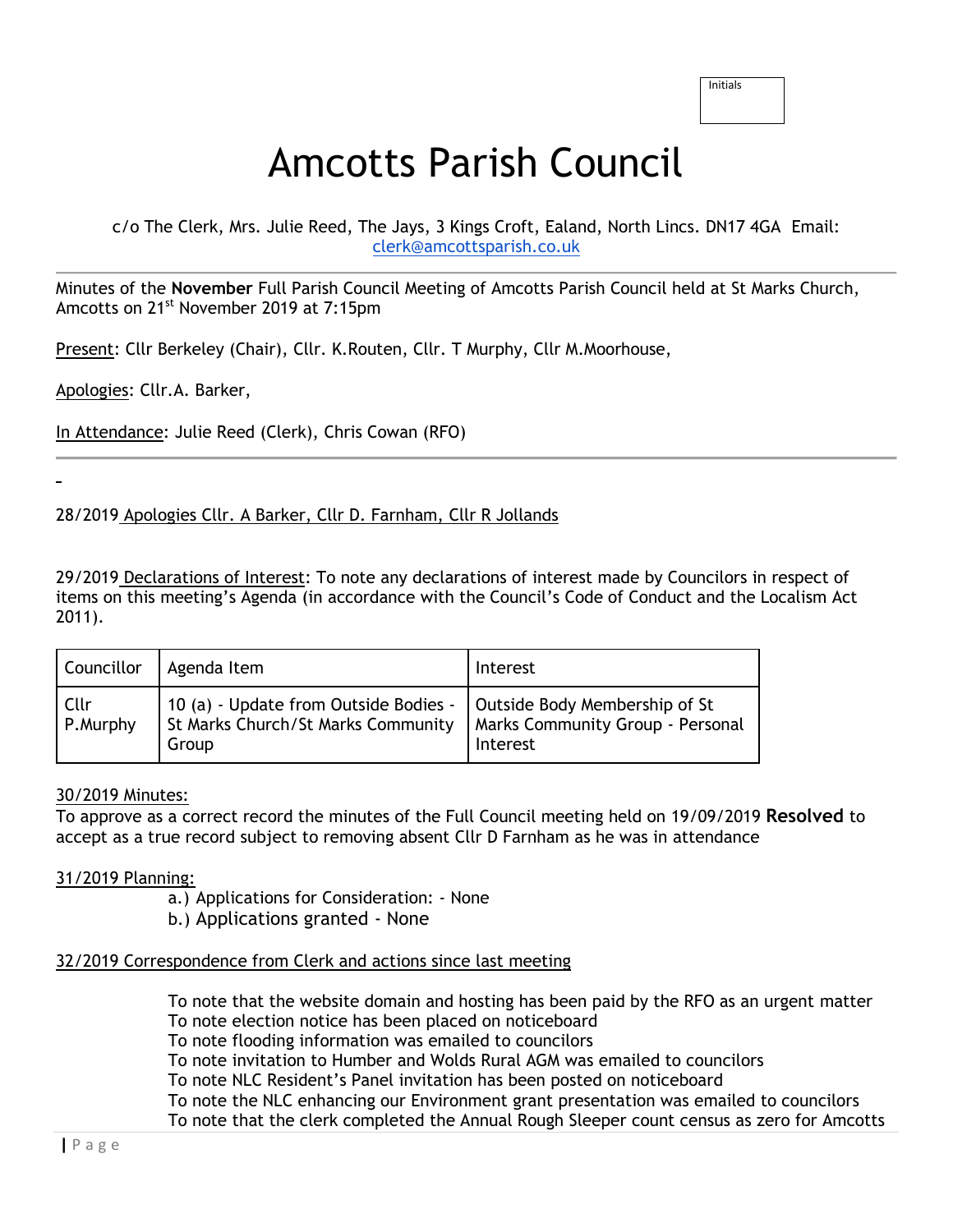| Initials |  |  |
|----------|--|--|
|          |  |  |
|          |  |  |

To note that A Farnham will not be quoting for grounds maintenance this coming year email sent to councilors. Quotes being sought for next year.

To note that the planning application for the Container has been accepted PA2019/1412 To note that I have not received permission from A Barker as to relocating the bench, S Berkley was to confirm this. Letter to the A Farnham advising the bench is be to relocated at the top of the slip ramp on the existing concrete base on Northfield Lane. Bench to be bolted down.

Moss on Dark Lane has been chased again, road gulley was cleared by a parishioner in recent flooding episode and noted the need for NLC drainage team to attend and jet the blocked drain.

Bus shelter repairs chased

New Name plate for Chapel Street has been chased again

Winter salt is available decide whether we want another 1 tonne bag. Not required Information feedback request on The Arrow done on website and also in the noticeboard

# 33/2019 Correspondence from Chair: Nothing to report

### 34/2019 Finance

- a) bank Account reconciliation. **Noted & Approved**
- b) Accounts for payment. **Noted & Approved**
- c) Budget precept Chris presented a draft budget and councilors discussed and agreed precept budget for 2020/2021. **Resolved** to maintain precept at £3114 for next year. Parish Path payment received from NLC to be returned as it is an overpayment £711.60.

# 35 /2019 Update from Outside Bodies:

a. St Marks Church/St Mark's Community Group:

Tricia thanked the Parish Council for their attendance at Remembrance Service which was well attended. Sat Dec  $7<sup>th</sup>$  Christmas lights switch on will be inside the church this year and the route for Santa Sleigh has been changed to improve on safety. Quiz on 29<sup>th</sup> November to raise money for Christmas Event. Our support at both Luddington and Garthorpe Lights switch on has been pledged.

- b. NLC Ward Councilor Update: Enhancing environment scheme launched Elections Flooding 26 Middle Lame sewage Severn Trent. New hub at Crowle
- c. Isle North Neighbourhood Action Team (NAT): Report no meeting it was cancelled recent spate of burglaries in Amcotts have been reported.
- d. SSE: Update from the windfarm community grants scheme. The next scheme deadline is December  $31<sup>st</sup>$  2019. Next panel meeting  $27<sup>th</sup>$  January 2020.

# 36/2019 Street Lights, Highways and Footpaths:

Trentside potholes, 15m passed woods on Northfield Land towards Luddington large pot hole riverside B1392. Road flooded at corner by the side of Dragon Cottage. Dykes on Trentside CCTV investigation showed blockage. Corner at Ingleby Arms inside corner pot hole crack showing.